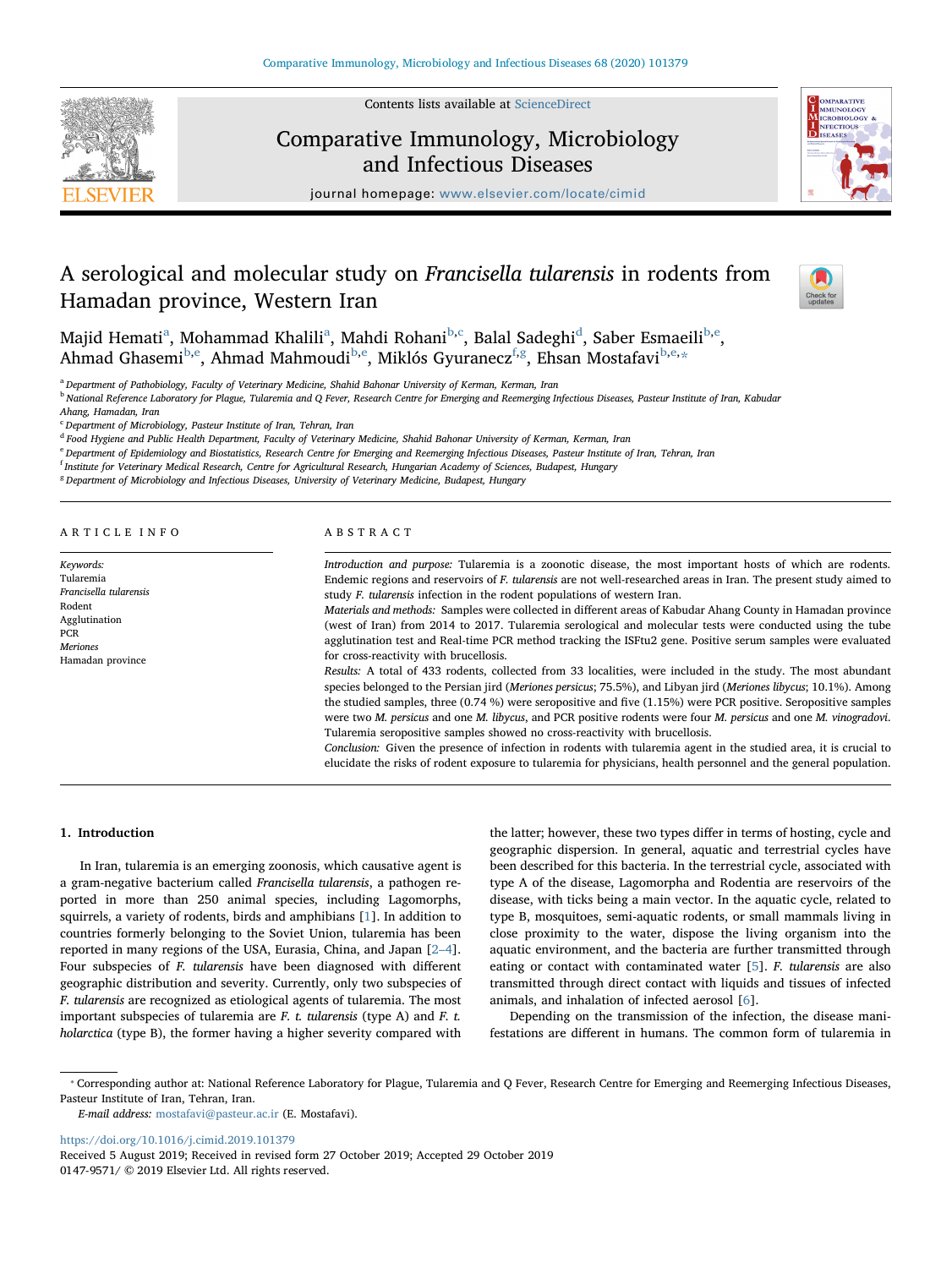humans is the glandular type that is associated with erythematosus papule, necrosis, fever, and lymphadenopathy in the affected area [[7](#page-4-4)]. In rodents, tularemia induces chronic lesions such as necrosis in lymph nodes, liver, and spleen, usually ensuing mortality [[8](#page-4-5)]. Tularemia diagnosis methods include cultivation, and molecular and serological tests. Since the cultivation of organism requires at least 5 days and a high biosafety level [\[9\]](#page-4-6), the serological and molecular diagnosis is more common in many regions of the world [[10\]](#page-4-7).

There is scarcity of information on the prevalence of tularemia in rodents in the Middle East, with the conducted studies mainly limited to Iran; however, no research has been performed on the detection of F. tularensis in rodents in Hamadan province, which is an important region due to the presence of a human plague focus on the wildlife [\[11](#page-4-8)]. Given the reports of tularemia outbreaks in Turkey [[12\]](#page-4-9), the northwestern neighbor of Iran, and the detection of tularemia in rodents and human in Kurdistan province [[3](#page-4-10),[13,](#page-4-11)[14\]](#page-4-12), adjacent to Hamadan province, this region is a potential site for tularemia infection, hence the need for further research on the disease in rodents as potential reservoirs and information regarding their dispersal patterns. The present study aimed to investigate the contamination of rodents in western Iran as a potential reservoir of tularemia.

## 2. Materials and methods

The sampling was done from April 2014 to September 2017 in different regions of Kabudar Ahang County of Hamadan province on the border between Kurdistan and Zanjan provinces. To trap rodents, the locations of presence and active nests of rodents were identified, and live traps with dates, cheese snack and cucumber were then employed. Geographical coordinates of the sampling sites were recorded using the GPS ([Fig. 1\)](#page-1-0). Trapped rodents were transferred to the Research Centre for Emerging and Reemerging Infectious Diseases, the branch of Pasteur Institute of Iran, located in Akanlu village (Kabudar Ahang CountyHamadan). Rodents were identified mainly based on morphological characteristics, such as pelage coloration and external and craniodental features, using available identification keys [\[15](#page-4-13)]. All steps were conducted in accordance with international ethical standards.

In the laboratory, rodents were initially anaesthetized with chloroform, and blood samples were then taken. The serum was obtained via centrifugation at 3500 rpm for 10 min, and stored at −20 °C.

Serological test: Detection of antibodies against F. tularensis in rodent's sera samples was done by tube agglutination test (TAT) according to the protocol provided with the kit (Bioveta, Inc., Ivanovice, Czech Republic). TAT was performed with 0.5 mL aliquots of serial dilutions (from 1:10 to 1:160) of sera mixed with 0.5 mL of diluted (1:4) antigen. The test was considered positive if visible agglutination was observed with clear supernatant fluid occurring after 20 h of incubation at 37 °C and 1 h at room temperature. According to the manufacturer's directions, agglutination at dilutions of 1:80 or higher was considered as positive, whereas 1:40 was still ambiguous [[16\]](#page-4-14). The positive control sera were provided by the manufacturer, and studied in terms of crossreactivity with brucellosis by the wright method; the results were further examined following 48 h based on the agglutination observation and its severity.

Molecular test: The target ISFtu2 gene was traced for the molecular test of F. tularensis in the spleen sample of trapped rodents [\(Table 1](#page-2-0)). Spleen DNA was extracted using DNA extraction kit from tissue (Favrogene Company), and was then examined using Real-time PCR by the Rotor-Gene 6600 (Corbett Life Science). DNA amplification was done at the volume of 20 μl in 40 cycles' initial denaturation at 95 ℃ for 10 min. The cycling was at 95 ◦C for 15 s and 60 ◦C for 60 s. DNA of F. tularensis subsp. holarctica NCTC 10857 was used as the positive control.

### 3. Results

From 2014–2017, 33 localities in different districts of Kabudar

<span id="page-1-0"></span>

Fig. 1. Map of Hamadan Province and Trapped Areas in Kabudar Ahang County; 1- Kohneh Hesar, 2- Dali Chu, 3- Tazeh Kand, 4- Aq Dash, 5- Ab Meshkin, 6- Chebikhli Darreh si, 7- Sorkhabad, 8- Ghazanghare, 9- Reza Darreh Si, 10- Haji Abad Darreh Si, 11- Pir Badam, 12- Ban Quei Darreh Si, 13-Dareh Jeyran Bolaqi, 14- Yekeh Chalab Kalik, 15- Shahgodar, 16- Chal Tappeh, 17- Qeytar Mezruk, 18- Bikaseh, 19- Bashghurtaran, 20- Yekeh Guni, 21- Sarin Bolagh, 22- Qamish Dare, 23- Uch Darreh, 24- Daq Dali, 25-Yekeh Chal Ab Kalik, 26- Kalik, 27- Darreh Sinaf, 28- Choqondar Goli, 29- Darreh Dash Quei, 30- Akhar Picheh, 31- Polo khoreh, 32- Payin Ghaleh, 33-Akanlu.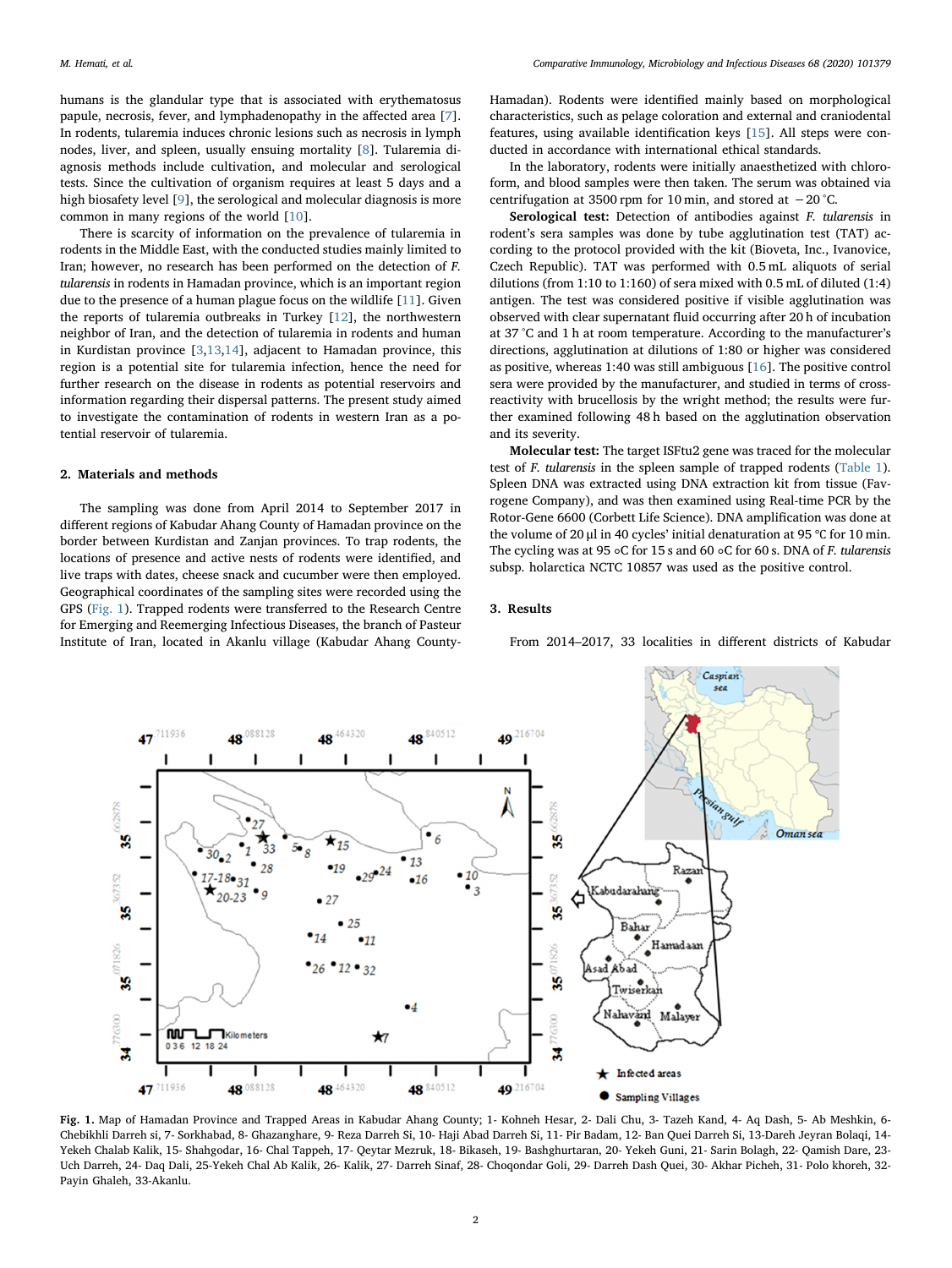#### M. Hemati, et al. *Comparative Immunology, Microbiology and Infectious Diseases 68 (2020) 101379*

#### <span id="page-2-0"></span>Table 1

Primers and probes employed in detecting F. tularensis.

| Gene target | Primer/probe                | Sequence $(5'$ to $3')$                                                                                       | Amplicon size (bp) | Reference |
|-------------|-----------------------------|---------------------------------------------------------------------------------------------------------------|--------------------|-----------|
| ISFtu2      | ISFtu2F<br>ISFtu2R<br>Probe | TTGGTAGATCAGTTGGTAGGATAACC<br>TGAGTTTTATCCTCTGACAACAATATTTC<br>FAM-AAAATCCATGCTATGACTGATGCTTTAGGTAATCCA-TAMRA | 97                 | [17]      |

<span id="page-2-1"></span>Table 2

Number and species of the studied rodents.

| No | Rodent species                      | Number of live rodents<br>(%) | Total number (%) |
|----|-------------------------------------|-------------------------------|------------------|
| 1  | Meriones persicus                   | 304 (74.7)                    | 327 (75.52)      |
| 2  | Meriones libycus                    | 42 (10.32)                    | 44 (10.16)       |
| 3  | Meriones vinogradovi                | 23(5.65)                      | 24 (5.54)        |
| 4  | <b>Ellobius</b> lutescens           | 13 (3.19)                     | 13(3.0)          |
| 5  | Microtus gazvinensis                | 8(1.97)                       | 8(1.85)          |
| 6  | Spermophilus fulvus                 | 7(1.72)                       | 7(1.62)          |
| 7  | Meriones tristrami                  | 5(1.23)                       | 5(1.16)          |
| 8  | Arvicola persicus                   | 2(0.49)                       | 2(0.46)          |
| 9  | Calomyscus elburzensis<br>isatissus | 2(0.49)                       | 2(0.46)          |
| 10 | Mus musculus domesticus             | 1(0.24)                       | 1(0.23)          |
|    |                                     | 407(100)                      | 433(100)         |

Ahang County were investigated. From a total of 3902 trapping efforts, 433 rodents were collected and classified into 10 distinct species. The dominant species of the studied region was M. persicus (75.5%) ([Table 2\)](#page-2-1). Twenty-six (6%) rodents were found dead while the checking traps, rendering the serological study impossible. Accordingly, 407 and 433 samples were tested by TAT and PCR, respectively. Trapping was carried out in different regions and their details are presented in [Table 3](#page-3-0).

The tube agglutination test was performed on rodent serum, and three out of 407 serum samples became positive  $(0.74%)$  with  $3+$ concerning the agglutination intensity in all positive samples. Seropositive samples belonged to two M. persicus (once in Akanlu and another in Ab Meshkin) and one M. libycus (in Shahgodar) [\(Table 3](#page-3-0)). Serum samples positive for F. tularensis did not cross react with Brucella sp. antigen.

In PCR test, five out of the 433 extracted DNA samples were positive (1.15%) for tularemia. Among these samples, four (1.85%) belonged to M. persicus (one sample of Ouch Dare, one sample in Shahgodar, one in Akanlu and one in Sorkhab) and one specimen (0.23% of the total number of samples) belonged to M. vinogradovi (in Sarin Bolagh) ([Table 3](#page-3-0)). None of the seropositive samples were positive in PCR testing.

#### 4. Discussion

The present survey studied the prevalence of F. tularensis infection in rodents in Kabudar Ahang County in Hamadan province (Western Iran) from 2014-2017. F. tularensis positive samples were detected in eight rodents, including three seropositive (two M. persicus and one M. libycus) and five PCR-positive animals (four M. persicus and one M. vinogradovi), corroborating the circulation of this bacteria in this region. The first detection of tularemia in Iran dates back to 1973 [[2](#page-4-1)], where one seropositive hedgehog sample was detected in southeastern Iran (Sistan and Baluchistan province). Following a 40-year interruption, a seropositive Indian gerbil (Tatera indica) was reported in this province in 2013 [\[18](#page-4-15)]. Three positive rodents were reported in a recent study (2017) on rodents from Kurdistan province [[3](#page-4-10)]. Nonetheless, a broader study (2018) on 17 different provinces in Iran reported F. tularensis in eight rodents and lagomorphs, underscoring the circulation of the bacterium in other regions as well [[19\]](#page-4-16).

Approximately 44% of all mammal species are rodents distributed

in different habitats, ranging from mountainous regions to agricultural areas, from arid desert and temperate habitats to highly mesic ecosystems. This group is considered as a major reservoir of zoonotic pathogens inducing the transmission and spread of many infectious diseases including tularemia [[20\]](#page-4-17). In addition to the difference regarding the prevalence of F. tularensis infection in rodents between the Iranian studied areas [\[2,](#page-4-1)[3](#page-4-10)[,19,](#page-4-16)[21\]](#page-4-18) and the results of the present study, the reservoir species were also different in the present study compared with the previous ones. More than half of the rodent-borne diseases in Iran are caused by domestic or pre-domestic rodents such as M. musculus, Rattus rattus and R. norvegicus [[22\]](#page-4-19). In previous studies, M. persicus was identified to be infected by F. tularensis [[3](#page-4-10)], yet the present is the first report on the infection of M. vinogradovi in Iran. Because all the seropositive rodents belonged to jirds, which are widespread in the Iranian Plateau, the risk of human infections acquired from these animals is high in the studied region.

In this study, 0.74 % and 1.15% of rodents were seropositive and PCR positive for F. tularensis, respectively. Comparing the present study with studies in other regions of the world indicates a relatively large diversity of reservoir species and the difference in the prevalence of tularemia in rodents; among the neighboring countries of Iran, tularemia is prevalent in Turkey, but less information is available regarding other countries. Most studies on tularemia in Turkey have been conducted in human populations; however, in a study on rodents in 2012, no seropositive sample was detected, while two positive samples were detected from the 19 samples in the molecular analysis. In another serological study on 163 rodents in Hungary (2010), no seropositive sample was detected [[23\]](#page-4-20). Despite the fact that the infection rate in the rodent population was 6.5% in an endemic region in Ukraine [\[24](#page-4-21)], 4.76% in certain regions of China [\[4\]](#page-4-22), and 4.92% in several endemic regions of Germany [[25\]](#page-4-23), the average prevalence of tularemia was estimated at 20.16% in voles of the Northwest Spain in a study conducted in 2017 [[26\]](#page-4-24). A possible reason for the higher rate of infection in the foregoing studies is they were done in the endemic region of tularemia with reported human cases. Seemingly, changing the process of rodent sampling from live trapping to finding dead rodents has played a crucial role in increasing the infection rate in this region.

Rodents are potentially able to carry live bacteria over a period of time and maintain a detectable antibody level for a long time [\[23](#page-4-20)], hence reflecting the usefulness of serological tests for the diagnosis and surveillance of tularemia in different regions. However, false positive and false negative results are always considered as limitations of this method [[10\]](#page-4-7). Although no cross-reactivity was observed between the positive tularemia samples and brucellosis in the present study, falsepositive results are to be always taken into account due to the similarity of the O-polysaccharide epitope of Francisella to other bacteria such as Yersinia [[10\]](#page-4-7). As mentioned, confronting dead rodents in field expedition possibly increases the chances of detecting tularemia infection by PCR in such corpses, yet serologic test is not be a possible practice.

Live trapping is another challenge for the real estimation of infection rate in rodents by serological tests. Certain species of rodents such as Mus musculus and Apodemus spp. are highly susceptible to tularemia, dying shortly after infection [\[23\]](#page-4-20). As Mus musculus and Apodemus spp. were infrequent among the captured rodents in the present study, our estimation is possibly lower than the actual rate of infection in wildlife. Seropositive samples are sometimes reported despite their negative results in PCR tests [[3](#page-4-10)[,27](#page-4-25)]. It seems that the removal of bacteria from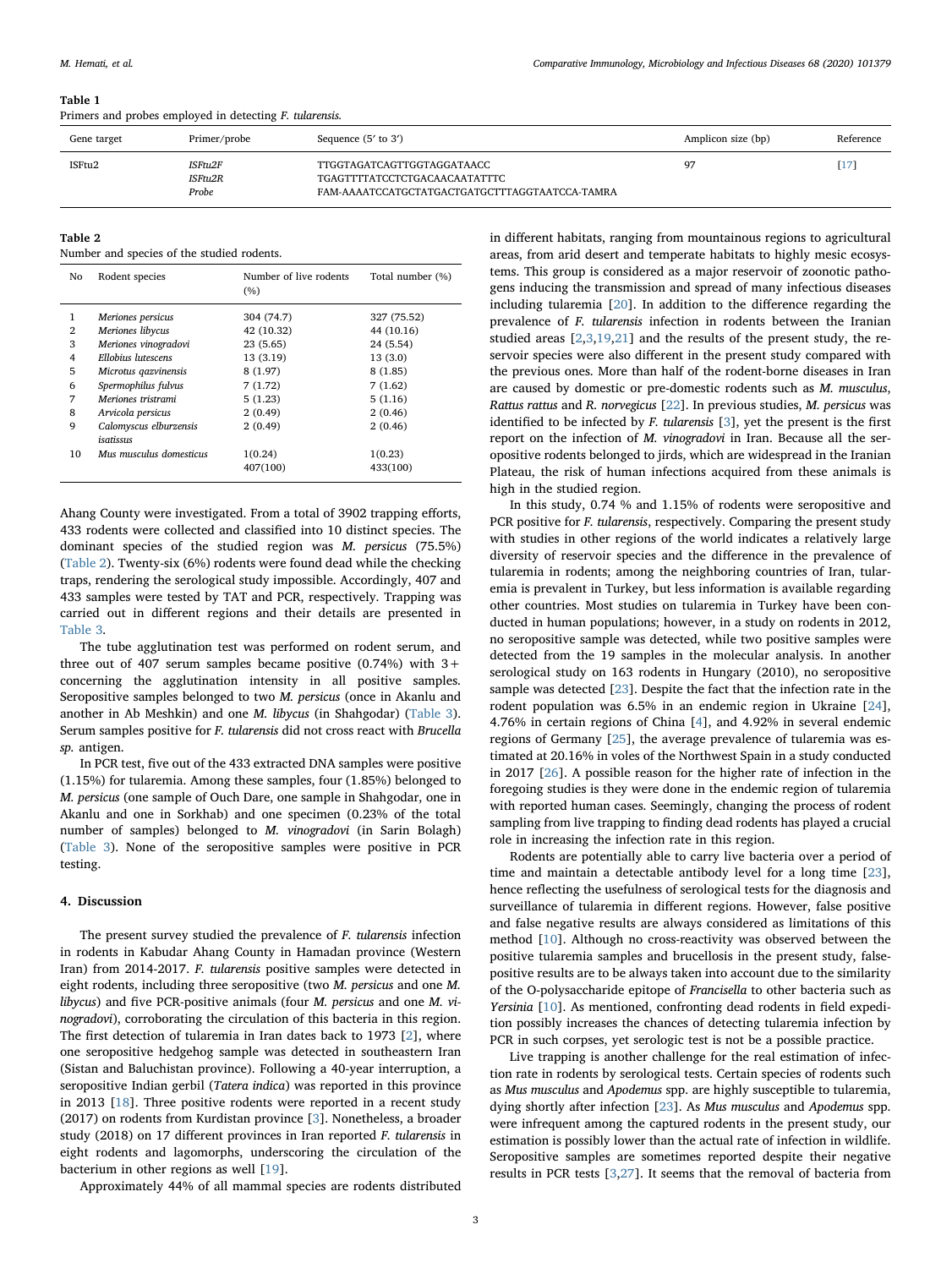#### <span id="page-3-0"></span>Table 3

Sampling locations, date and species collected from the studied region in Hamadan province; \*: location and time of captured seropositive species; \*\*: location and time of capture PCR positive species.

| No           | Location              | No. of trap<br>efforts | Sampling time                                                   | Captured rodent species (No.)                                                                                                   |
|--------------|-----------------------|------------------------|-----------------------------------------------------------------|---------------------------------------------------------------------------------------------------------------------------------|
| $\mathbf{1}$ | Kohneh Hesar          | 298                    | Jun.2014 & Agu.2015 & Agu.2017                                  | M. persicus (12), M. libycus(3), M. vinogradovi (1), Ellobius lutescens (1), M.<br>tristrami (1)                                |
| 2            | Gheytar Mezruk        | 66                     | Jun.2014                                                        | M. persicus (6), M. libycus(1)                                                                                                  |
| 3            | Bikaseh               | 309                    | Jun.2014 & Sep.2017                                             | M. persicus (10), M. vinogradovi (1), Microtus qazvinensis (1), Ellobius lutescens<br>(1), Calomyscus elburzensis isatissus (1) |
| 4            | Gazan Qarah           | 1119                   | Jun.2014 & Sep.2015 & Agu.2017                                  | M. persicus (57), M. libycus(7), M. vinogradovi (4), Spermophilus fulvus (1), M.<br>tristrami (1), Ellobius lutescens (1)       |
| 5            | Bashqurtaran          | 395                    | Jun.2014 & Sep.2014 & Sep.2017                                  | M. persicus (23), M. libycus (3), Arvicola persicus (1), M. tristrami (1), E. lutescens<br>$(1)$ , S. fulvus $(1)$              |
| 6            | Sarin Bolagh          | 116                    | Jun.2014** & Sep.2017                                           | M. persicus (6), M. vinogradovi** (1)                                                                                           |
| 7            | Ghomish Darreh        | 135                    | Jun.2014 & Sep.2014                                             | M. persicus (7), M. libycus (1), E. lutescens (1)                                                                               |
| 8            | Yekkeguney            | 56                     | Sep.2014                                                        | M. persicus (2)                                                                                                                 |
| 9            | Ouch Darreh           | 245                    | Sep.2014 & Agu.2015** & Feb.2016                                | M. persicus** (17), M. libycus (2), M. qazvinensis (2), M. tristrami (1), E. lutescens<br>$(1)$ , S. fulvus $(1)$               |
| 10           | Hajiabad Darreh Si    | 59                     | Sep.2014                                                        | M. persicus (6), M. vinogradovi (1),                                                                                            |
| 11           | Sorkhab               | 196                    | Sep.2014 & May.2016 & Sep.2017**                                | M. persicus ** (12), M. libycus (2), M. vinogradovi (1), S. fulvus (1)                                                          |
| 12           | Tazeh Kand            | 244                    | Sep.2014 & Oct.2014 & Feb.2017                                  | M. persicus (15), M. libycus (1), M. vinogradovi (1), E. lutescens (1)                                                          |
| 13           | Pir Badam             | 340                    | Sep.2014 & Agu.2015 & Agu.2016 & Agu.2017                       | M. persicus (20), M. vinogradovi (2), M. libycus (2), M. qazvinensis (1), S. fulvus<br>(1), Mus musculus domesticus (1)         |
| 14           | Yekeh Chal Abkelik    | 58                     | Sep.2014 & Agu.2016                                             | M. persicus (3), M. libycus(1)                                                                                                  |
| 15           | Bankelik              | 98                     | Sep.2014 & Agu.2015 & Agu.2016                                  | M. persicus (5), M. libycus(2), M. tristrami (1)                                                                                |
| 16           | Ban Ghoei Darreh Si   | 72                     | Jun.2014                                                        | M. persicus (4)                                                                                                                 |
| 17           | Chopoqly              | 80                     | Jun.2014                                                        | M. persicus (4)                                                                                                                 |
| 18           | Aqdash                | 543                    | Jun.2014 & Sep.2014 & May.2016                                  | M. persicus (23), M. libycus (4), M. qazvinensis (1), M. vinogradovi (1), E.<br>lutescens $(1)$ , S. fulvus $(1)$               |
| 19           | Ab Meshkin            | 687                    | Oct.2014 & Nov.2016*& Feb.2017                                  | M. persicus* (28), M. vinogradovi (4), M. libycus (2), M. qazvinensis (1), E.<br>lutescens (1), M. tristrami (1)                |
| 20           | Akanlu                | 447                    | Jun., Sep., and Oct. 2014*& Feb., and May.<br>2016 & Agu.2017** | M. persicus* ** (13), M. libycus (2), M. vinogradovi (2), M. qazvinensis (1), E.<br>lutescens (1), A. a. persicus (1)           |
| 21           | Darreh Sinaf          | 88                     | Sep.2014 & Agu.2015                                             | M. persicus (3), M. libycus (1), E. lutescens (1)                                                                               |
| 22           | Akharpiche            | 150                    | Sep.2014 & Agu.2015 & Sep.2017                                  | M. persicus (6), M. libycus (2), M. vinogradovi (1), E. lutescens (1), C. e. isatissus<br>(1)                                   |
| 23           | Reza Darreh si        | 284                    | Agu.2015 & Feb., and Nov.2016                                   | M. persicus (11), M. libycus (2), M. vinogradovi (1), M. tristrami (1)                                                          |
| 24           | Paein Ghaleh          | 58                     | Agu.2015                                                        | M. persicus (3),                                                                                                                |
| 25           | Yekeh Kalab Kalik     | 111                    | Agu.2015 & Agu.2017                                             | M. persicus (6), M. libycus(1), M. vinogradovi (1)                                                                              |
| 26           | Polokhore             | 45                     | Agu.2015                                                        | M. persicus (2), M. qazvinensis (1), E. lutescens (1)                                                                           |
| 27           | Choghondar Goli       | 60                     | Feb.2016                                                        |                                                                                                                                 |
| 28           | Shahgodar             | 129                    | May.2016* **, Nov.2016                                          | M. persicus** (7), M. libycus*(2)                                                                                               |
| 29           | Darreh Jeyran Bolaghi | 45                     | May.2016                                                        | M. persicus (3)                                                                                                                 |
| 30           | Darreh Dash Ghoei     | 39                     | May.2016                                                        | M. persicus (2), M. libycus (1)                                                                                                 |
| 31           | Chaltappe             | 75                     | Feb.2017                                                        | M. persicus (4)                                                                                                                 |
| 32           | Dagh Dali             | 160                    | Feb.2017 & Agu.2017                                             | M. persicus (7), M. libycus (2), M. vinogradovi (2), S. fulvus (1)                                                              |
| 33           | Baldali Cho<br>Total  | 80                     | Agu.2015                                                        | 433                                                                                                                             |
|              |                       | 3902                   |                                                                 |                                                                                                                                 |

the infected rodents or its lower number in the taken samples compared with the detectable level by PCR induces [[28\]](#page-4-27) such a condition; similarly, in the present study, three seropositive samples were PCR negative. Given the two weeks of delay in the immune response following the infection with the tularemia agent, PCR was able to reveal certain false-negative results in the serological test during this time. Therefore, both serological and PCR tests are proposed for sample study [\[29](#page-4-28)].

It is to be noted that the report of tularemia in humans often occurs after the observation and reports of the disease in animals [\[30](#page-4-29)]. Due to the adaptation of the jirds of the genus Meriones to its diverse habitats, its high density in the rodent population of the studied regions, and the high infection rate of this species by F. tularensis in Hamadan province, the risks of tularemia infection must be explained for people and local and national organizations associated with the public health and treatment. So as to fathom the complexity of this disease, it is necessary to study the characteristics of the rodent ecosystem and the zoonotic transmission pathways of the disease.

# Authors' contributions

Idea of the project: Majid Hemati, Mohammad Khalili, Ehsan Mostafavi.

Interpretation of data: Majid Hemati, Mohammad Khalili, Saber Esmaeili, Ahmad Ghasemi, Ahmad Mahmoudi, Ehsan Mostafavi, Balal Sadeghi and Miklós Gyuranecz.

Preparing the manuscript: Majid Hemati, Saber Esmaeili, Ahmad Ghasemi, Mostafavi, Khalili, Ahmad Mahmoudi, Balal Sadeghi and Miklós Gyuranecz.

Critical revision of the manuscript for the development of the protocol and abstracting the data: Majid Hemati, Ehsan Mostafavi, Mahdi Rohani, Balal Sadeghi and Miklós Gyuranecz.

## Declaration of Competing Interest

The authors declare that there is no conflict of interest.

## Acknowledgements

The authors are grateful to Hamed Hanifi and Ali Mohammadi for their collaboration on the sampling. This study was supported by Pasteur Institute of Iran and the Centre for Infectious Diseases Control of the Ministry of Health and Medical Education (Grant No. 810), and the Lendület (Momentum) program of the Hungarian Academy of Sciences.